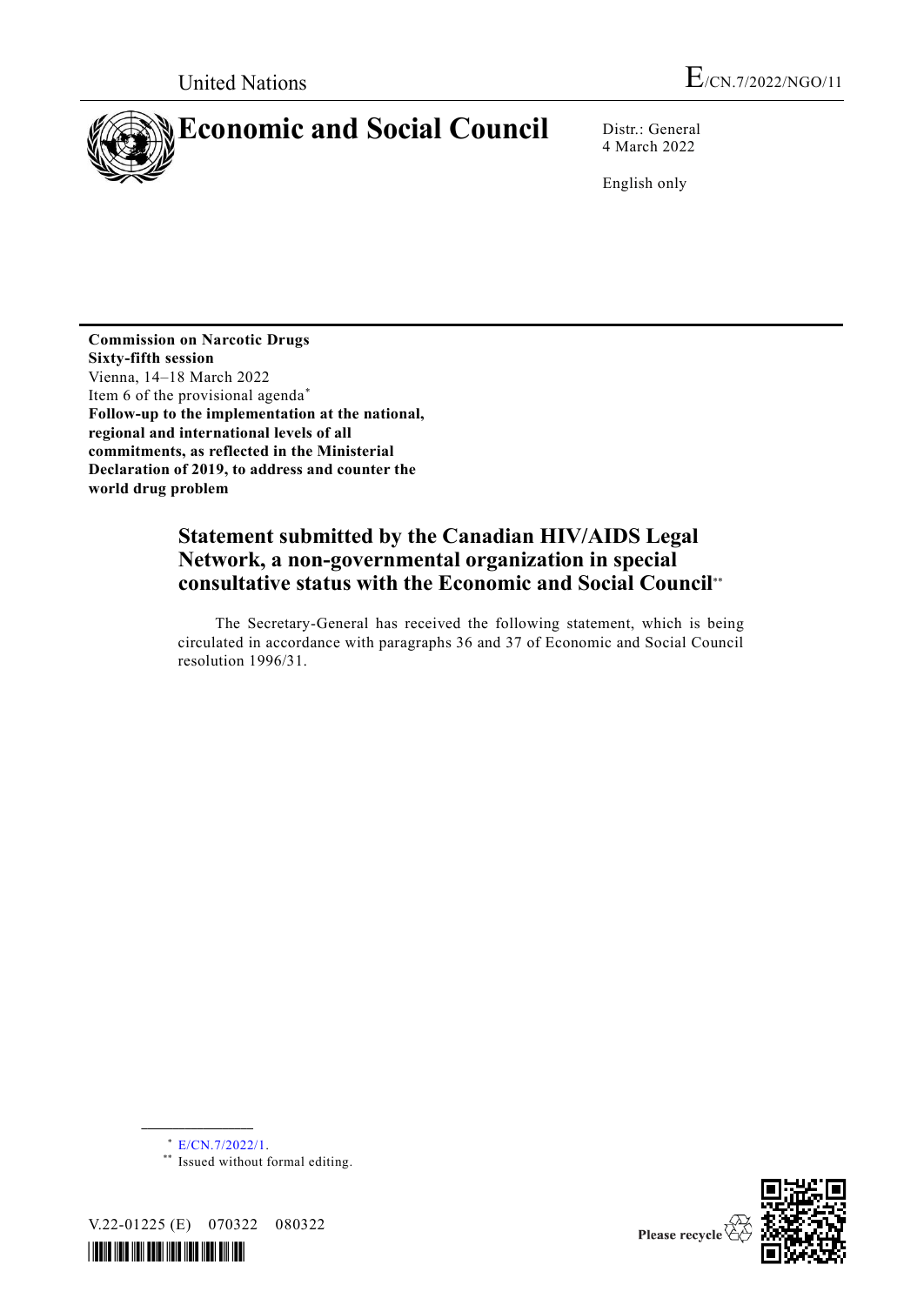## **Ensuring Equity, Reducing Harms, and Supporting Human Rights in Drug Policy**

### **Introduction and Objectives**

This brief is submitted by the Canadian HIV/AIDS Legal Network<sup>1</sup> (Special Consultative Status) on behalf of the Canadian Civil Society Working Group on United Nations Drug Policy.

The following recommendations highlight priority areas in which Member States can play a leadership role in advancing evidence-informed, inclusive, and effective drug policy that is grounded in public health and human rights and aligns with complementary United Nations initiatives.

#### **Recommendations**

**\_\_\_\_\_\_\_\_\_\_\_\_\_\_\_\_\_\_**

#### **1. Ensuring equity for people who use drugs from racialized communities, Indigenous populations, and across genders**

Repeatedly and by consensus, Canada and other Member States have directed drug control efforts to conform to the standards of international human rights.<sup>2</sup> Further, the 2030 Agenda for Sustainable Development lists "Leaving no one behind" as one of the fundamental aims of the Sustainable Development Goals. <sup>3</sup> All United Nations bodies, including United Nations human rights committees, have recognized determinants of health that disproportionately affect women, people of diverse gender identities, and racialized and Indigenous communities. Yet, these are not sufficiently accounted for in the design of health strategies for people who use drugs.

The impact of punitive drug laws is gendered. In Canada, a higher proportion of women in prison are incarcerated for drug offences than among men in prison. Women also face barriers to treatment and harm reduction services. <sup>4</sup> In 2016, the United Nations Committee on the Elimination of Discrimination against Women called on Canada to "reduce the gap in health service delivery related to women's drug use, by scaling-up and ensuring access to culturally appropriate harm reduction services" and to repeal "mandatory minimum sentences for minor, non-violent drug-related offenses."<sup>5</sup>

In Canada, Black and Indigenous communities are disproportionately charged, prosecuted, and incarcerated for drug offences. <sup>6</sup> Drug policies affecting Indigenous populations remain largely based on colonial norms, laws, and customs. For drug policy to create greater equity for Indigenous peoples, it must support access to and

<sup>&</sup>lt;sup>1</sup> The Canadian HIV/AIDS Legal Network has changed its working name to HIV Legal Network.

<sup>2</sup> For example, see *1998 UNGASS Declaration*, para. 8; CND, 53rd Session, Resolution 53/2, para. 2,: [http://www.unodc.org/documents/commissions/CND-Res-2000-until](http://www.unodc.org/documents/commissions/CND-Res-2000-until-present/CND53_2e.pdf)[present/CND53\\_2e.pdf;](http://www.unodc.org/documents/commissions/CND-Res-2000-until-present/CND53_2e.pdf) and *2016 UNGASS Outcome Document*, preamble, [https://www.unodc.org/documents/postungass2016/outcome/V1603301-E.pdf.](https://www.unodc.org/documents/postungass2016/outcome/V1603301-E.pdf)

<sup>3</sup> General Assembly Resolution 70/1, *Transforming Our World: The 2030 Agenda for Sustainable Development*, United Nations Doc. A/RES/70/1 (25 September 2015)[,](https://sustainabledevelopment.un.org/content/documents/21252030%20Agenda%20for%20Sustainable%20Development%20web.pdf) [https://sustainabledevelopment.un.org/content/documents/21252030%20Agenda%20for%20Susta](https://sustainabledevelopment.un.org/content/documents/21252030%20Agenda%20for%20Sustainable%20Development%20web.pdf) [inable%20Development%20web.pdf.](https://sustainabledevelopment.un.org/content/documents/21252030%20Agenda%20for%20Sustainable%20Development%20web.pdf)

<sup>4</sup> UN Office on Drugs and Crime (UNODC) (2020), *World Drug Report 2020* (United Nations Publication, Sales No. E.20.XI.6)[,](https://wdr.unodc.org/wdr2020/field/WDR20_BOOKLET_1.pdf)

[https://wdr.unodc.org/wdr2020/field/WDR20\\_BOOKLET\\_1.pdf.](https://wdr.unodc.org/wdr2020/field/WDR20_BOOKLET_1.pdf)

<sup>5</sup> UN Committee on the Elimination of Discrimination against Women, *Concluding observations on the combined on the combined eighth and ninth periodic reports of Canada*, United Nations Doc. CEDAW/C/CAN/CO/8-9 (18 November 2016), paras. 44–45.

<sup>6</sup> J. Rankin and S. Contenta, 'Toronto marijuana arrests reveal 'startling' racial divide,' *Toronto Star*, (6 July 2017); A. Owusu-Bempah and A. Luscombe, 'Race, cannabis and the Canadian war on drugs: An examination of cannabis arrest data by race in five cities,' *International Journal of Drug Policy* (2020), 102937; D. Fumano, 'New figures reveal the racial disparity in Vancouver drug charges,' *Vancouver Sun*, (7 August 2020).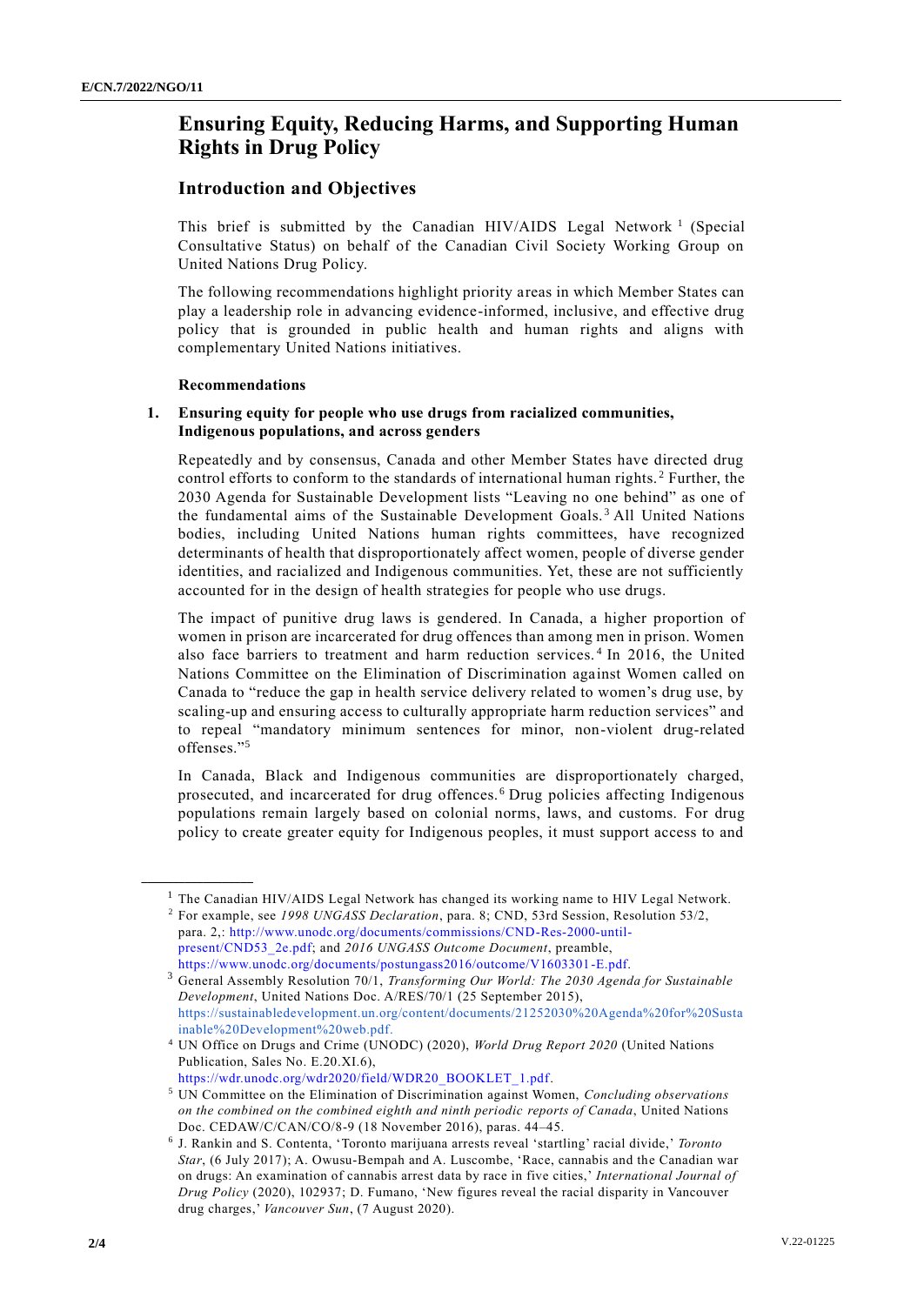availability of resources to enable an Indigenous-specific approach, that is culturally appropriate and guided by Indigenous knowledge.

The United Nations Declaration on the Rights of Indigenous Peoples affirms that "Indigenous individuals have an equal right to the enjoyment of the highest attainable standard of physical and mental health."<sup>7</sup> Additionally, in 2017, the United Nations Committee on the Elimination of Racial Discrimination expressed concern at the disproportionately high rate of incarceration of Black and Indigenous peoples in Canada and called for "evidence-based alternatives to incarceration for non-violent drug users."<sup>8</sup> In 2021, the High Commissioner for Human Rights released a report on the human rights and fundamental freedoms of Africans and of people of African descent which noted, "the discriminatory application of criminal law must be tackled at every stage, including by reforming drug-related policies, laws and practices with discriminatory outcomes, in line with international human rights standards."<sup>9</sup>

**We urge Member States to promote recognition and advance discussions, including in statements delivered at the CND, of the negative impacts of current drug policies on women, people of diverse gender identities, and racialized and Indigenous communities, and to support accessible, gender-sensitive and culturally appropriate treatment, harm reduction, and other health services that are tailored to meet their specific needs.**

**We also urge Member States to express support for the decolonization of drug policy, the prohibition of all forms of racial profiling by law enforcement, and the creation of participatory roles for Indigenous peoples in treatment and prevention measures.**

**Finally, we urge Member States to acknowledge the unique experiences and needs of people who use drugs from racialized communities, including Indigenous populations, and across gender in all resolutions.**

#### **2. Expressing support for the full decriminalization of possession of scheduled substances for personal use**

Criminal prohibitions are ineffective in deterring drug use. <sup>10</sup> The current system of international scheduling reinforces the "Iron Law of Prohibition," which dictates that as law enforcement becomes more intense, the potency of prohibited substances increases, failing to protect those most vulnerable in our communities from the dangers of an adulterated, unregulated drug supply.<sup>11</sup> Criminalized drug possession is a driving factor behind individual and systemic stigma and discrimination affecting people who use drugs, which prevents people from seeking and accessing vital services. This has disproportionate impacts on Indigenous peoples, racialized communities, women, youth, and those with mental health conditions or problematic substance use.

In Canada in 2021, the rate of opioid overdose deaths continues to increase with an average of 19 people dying per day, representing a 66% increase compared to April

**\_\_\_\_\_\_\_\_\_\_\_\_\_\_\_\_\_\_**

<sup>7</sup> UN General Assembly. (2007). United Nations Declaration on the Rights of Indigenous Peoples, [https://www.un.org/development/desa/indigenouspeoples/declaration-on-the-rights-of](https://www.un.org/development/desa/indigenouspeoples/declaration-on-the-rights-of-indigenous-peoples.html)[indigenous-peoples.html.](https://www.un.org/development/desa/indigenouspeoples/declaration-on-the-rights-of-indigenous-peoples.html)

<sup>8</sup> UN Committee on the Elimination of Discrimination against Women, Concluding observations on the combined on the combined eighth and ninth periodic reports of Canada, United Nations Doc. CEDAW/C/CAN/CO/8-9 (18 November 2016), paras. 44–45.

<sup>9</sup> UN Human Rights Council, *Report of the United Nations High Commissioner for Human Rights*, United Nations Doc. A/HRC/47/53 (1 June 2021) [https://undocs.org/A/HRC/47/53.](https://undocs.org/A/HRC/47/53)

<sup>&</sup>lt;sup>10</sup> The Canadian Journal of Addiction: March 2021 – Volume  $12$  – Issue  $1 - p$  13–15[,](https://journals.lww.com/cja/fulltext/2021/03000/policy_brief__csam_in_support_of_the.3.aspx%7d) [https://journals.lww.com/cja/fulltext/2021/03000/policy\\_brief\\_\\_csam\\_in\\_support\\_of\\_the.3.aspx}](https://journals.lww.com/cja/fulltext/2021/03000/policy_brief__csam_in_support_of_the.3.aspx%7d)

 $11$  CND 61st Session, Resolution 61/11, Promoting non-stigmatizing attitudes to ensure the availability, access and delivery of health, care and social services for drug users, [https://www.unodc.org/documents/commissions/CND/CND\\_Sessions/CND\\_61/CND\\_res2018/C](https://www.unodc.org/documents/commissions/CND/CND_Sessions/CND_61/CND_res2018/CND_Resolution_61_11.pdf) [ND\\_Resolution\\_61\\_11.pdf.](https://www.unodc.org/documents/commissions/CND/CND_Sessions/CND_61/CND_res2018/CND_Resolution_61_11.pdf)